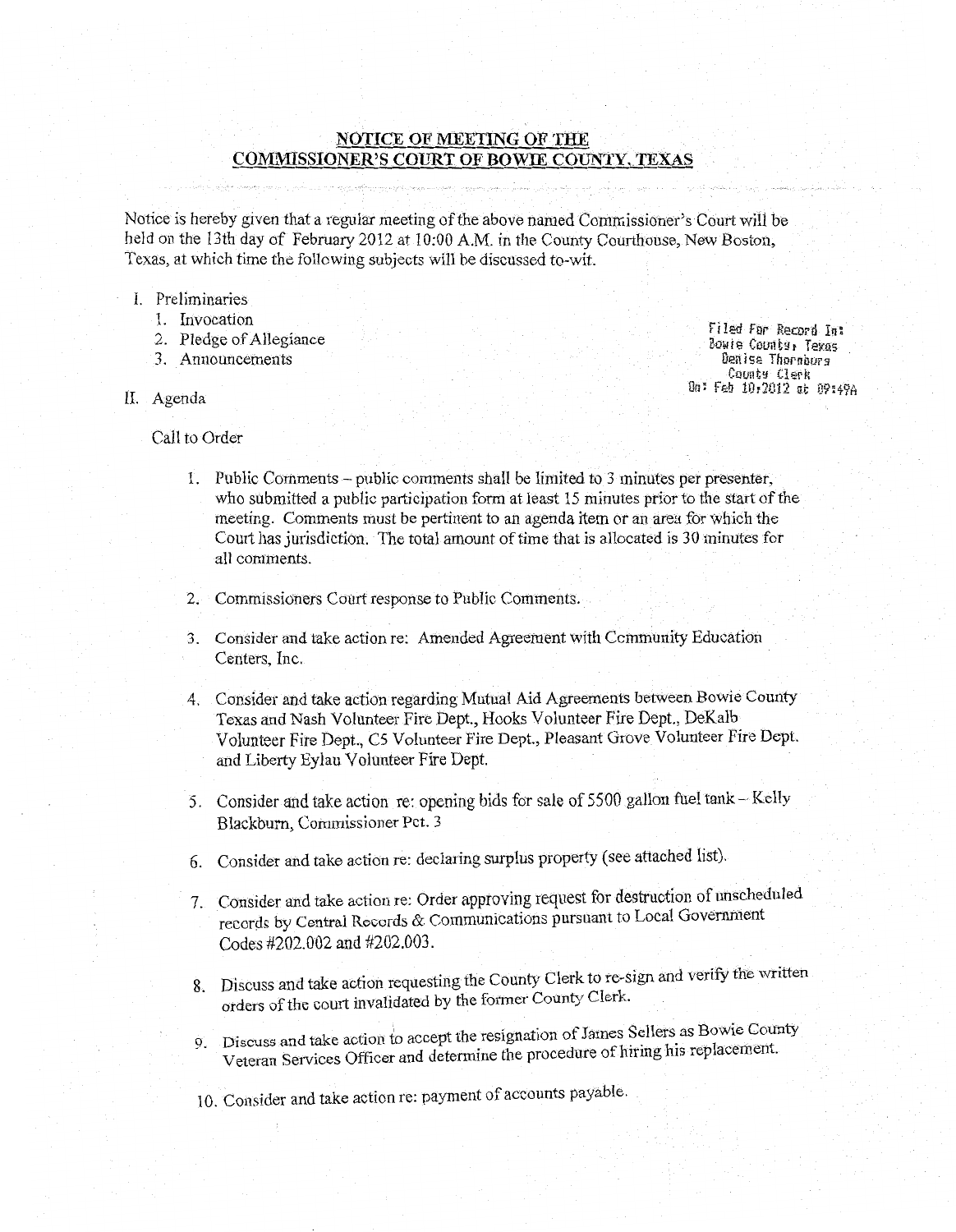11. Consider and take action to approve or to amend minutes as an order of the court.

III. Adjournment

For COMMISSIONER'S COURT

in Ao

. This notice of meeting was posted in the locked bulletin board located on the first floor of the west side of the Bowie County Courthouse and on the inside facing outward of the north window of the Bowie County Courthouse, readily accessible to the general public at all times, on the lOth day of February, 2012 at 10:00 A.M. and remained posted for at least 72 continuous hours preceding the scheduled time of said meeting.

Any invocation that may be offered before the official start of the meeting of the Court shall be the voluntary offering of a private citizen, to and for the benefit of the Court. The views or beliefs expressed by the invocation speaker have not been previously reviewed or approved by the Court and do not necessarily represent the religious beliefs or views of the Court in part or as a whole. No member of the community is required to attend or participate in the invocation and such decision will have no impact on their right to actively participate in the business of the Court.

Dated the 10th day of February 2012

Chris Goodsell, Agenda Clerk, Bowie County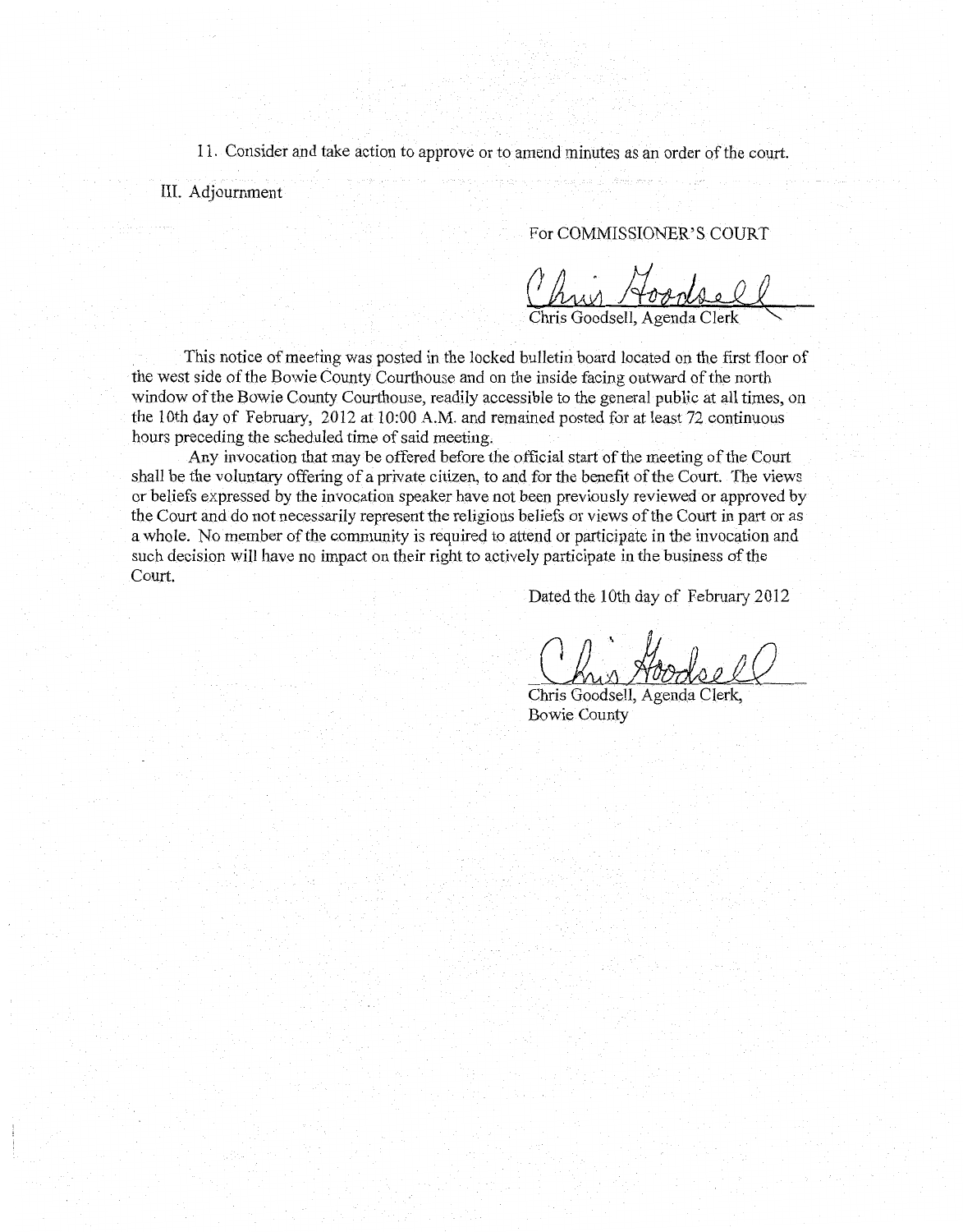# COMMISSIONER'S COURT MINUTES FEBRUARY 13, 2012

BE IT REMEMBERED, that on this 13<sup>th</sup> day of February, 2012, the HONORABLE COMMISSIONER'S COURT of Bowie County, Texas met in REGULAR SESSION at the Courthouse of said County in New Boston, Texas after due notice had been posted on the 10<sup>th</sup> day of February, 2012 with the HONORABLE JUDGE STERLING LACY present and presiding with the following Commissioners being present.

| <b>Jack Stone</b>     | <b>Commissioner Pct. #1</b> |
|-----------------------|-----------------------------|
| <b>John Addington</b> | <b>Commissioner Pct. #2</b> |
| Kelly Blackburn       | <b>Commissioner Pct. #3</b> |
| <b>Pat McCov</b>      | <b>Commissioner Pct. #4</b> |

Also in attendance were the following County Officials: Auditor William Tye, County Clerk Denise Thornburg, County Attorney Carol Dalby and the following staff members also present on the dais: Administrative Assistant Rachael Cherry and Purchasing Agent Chris Goodsell.

## PRELIMINARIES

In accordance with the Bowie County official policy on meeting invocations, County Judge Sterling Lacy read the following statement.

Any invocation that may be offered before the official start of the meeting of the Court shall be the voluntary offering of a private citizen, to and for the benefit of the Court. The views or beliefs expressed by the invocation speaker have not been previously reviewed or approved by the Court and do not necessarily represent the religious beliefs or views of the Court in part or as a whole. No member of the community is required to attend or participate in the Invocation and such decision will have no impact on their right to actively participate in the business of the Court.

#### INVOCATION

Charles Vanderburg

## PLEDGE

Pledge of Allegiance to the United States of America

#### ANNOUNCEMENTS

Texas Department of Public Safety has announced that Severe Weather week is February 19- 25, 2012. To establish an "Emergency Kit" the public can go to Ready.gov to get tips.

#### REGULAR AGENDA ITEMS

Court convened at 10:09 A.M. when the following ORDER, JUDGMENTS AND DECREE were had and ORDERED spread upon the minutes of the Court to-wit.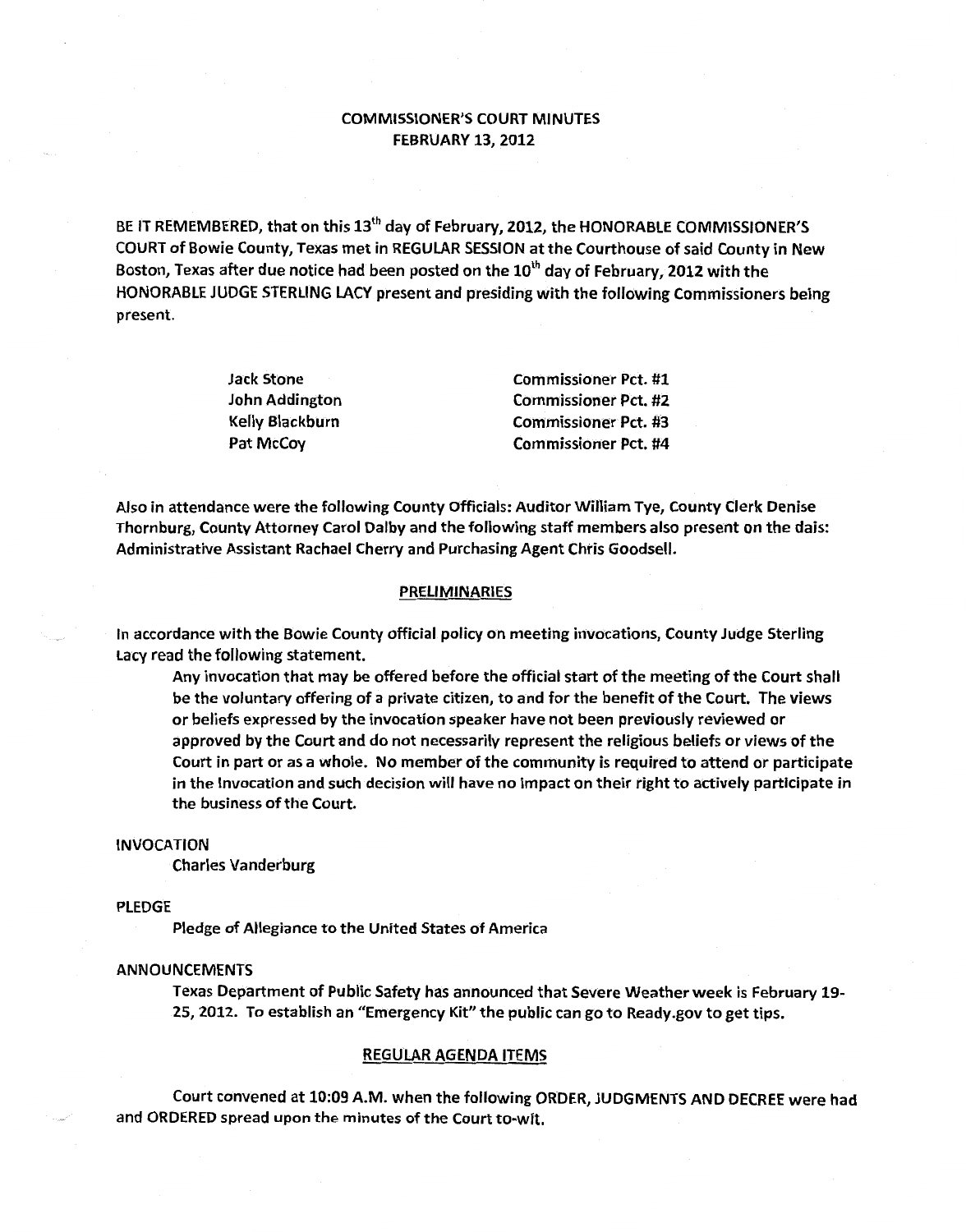Item 1: There were no Public Comments.

Item 2: There were no Commissioners Court Responses to Public Comments.

- Item 3: On this 13<sup>th</sup> day of February, 2012, a motion was made by Commissioner Jack Stone and duly second by Commissioner John Addington to approve an Amended Agreement with Community Education Centers, Inc. Motion was put to a vote and all voted aye and none opposed. Motion carried.
- Item 4: On this 13<sup>th</sup> day of February, 2012, a motion was made by Commissioner Pat McCoy and duly second by Commissioner Kelly Blackburn to approve Mutual Aid Agreements between Bowie County Texas and Nash Volunteer Fire Dept., Hooks Volunteer Fire Dept., DeKalb Volunteer Fire Dept., C5 Volunteer Fire Dept., Pleasant Grove Volunteer Fire Dept., and liberty Eylau Volunteer Fire Dept.

Motion was put to a vote and all voted aye and none opposed. Motion carried.

- Item 5: On this 13<sup>th</sup> day of February, 2012, a motion was made by Commissioner Kelly Blackburn and duly second by Commissioner Jack Stone to approve the opened bid of \$750 from Jimmy Pugh for the sale of a 5500 gallon fuel tank-Kelly Blackburn, Commissioner Pet. 3. Motion was put to a vote and all voted aye and none opposed. Motion carried.
- Item 6: On this 13th day of February, 2012, a motion was made by Commissioner Pat McCoy and duly second by Commissioner Kelly Blackburn to declare surplus property (see attached list). Motion was put to a vote and all voted aye and none opposed. Motion carried.
- Item 7: On this 13th day of February, 2012, a motion was made by Commissioner Jack Stone and duly second by Commissioner Pat McCoy regarding an Order approving request for destruction of unscheduled records by Central Records & Communications pursuant to Local Government Codes #202.002 and #202.003. Motion was put to a vote and all voted aye and none opposed.

Motion carried.

Item 8: On this 13<sup>th</sup> day of February, 2012, a motion was made by Commissioner Judge Sterling Lacy and duly second by Commissioner Jack Stone that we authorize current County Clerk Denise Thornburg to re-sign and attest to each and every document representing an Order of the Court or Resolution passed by this Court that the previous County Clerk Natalie Nichols or her representative refused to verify. Judge Lacy spoke to the Court in regards to Ms. Nichols using a stamp on several Orders and Resolutions which read "Attest to witnessing signature only. Document not prepared or verified by Bowie County Clerk". This stamp invalidated a Resolution which could have jeopardized the Highway 82 Project and ending up costing the County millions of dollars.

Motion was put to a vote and all voted aye and none opposed. Motion carried.